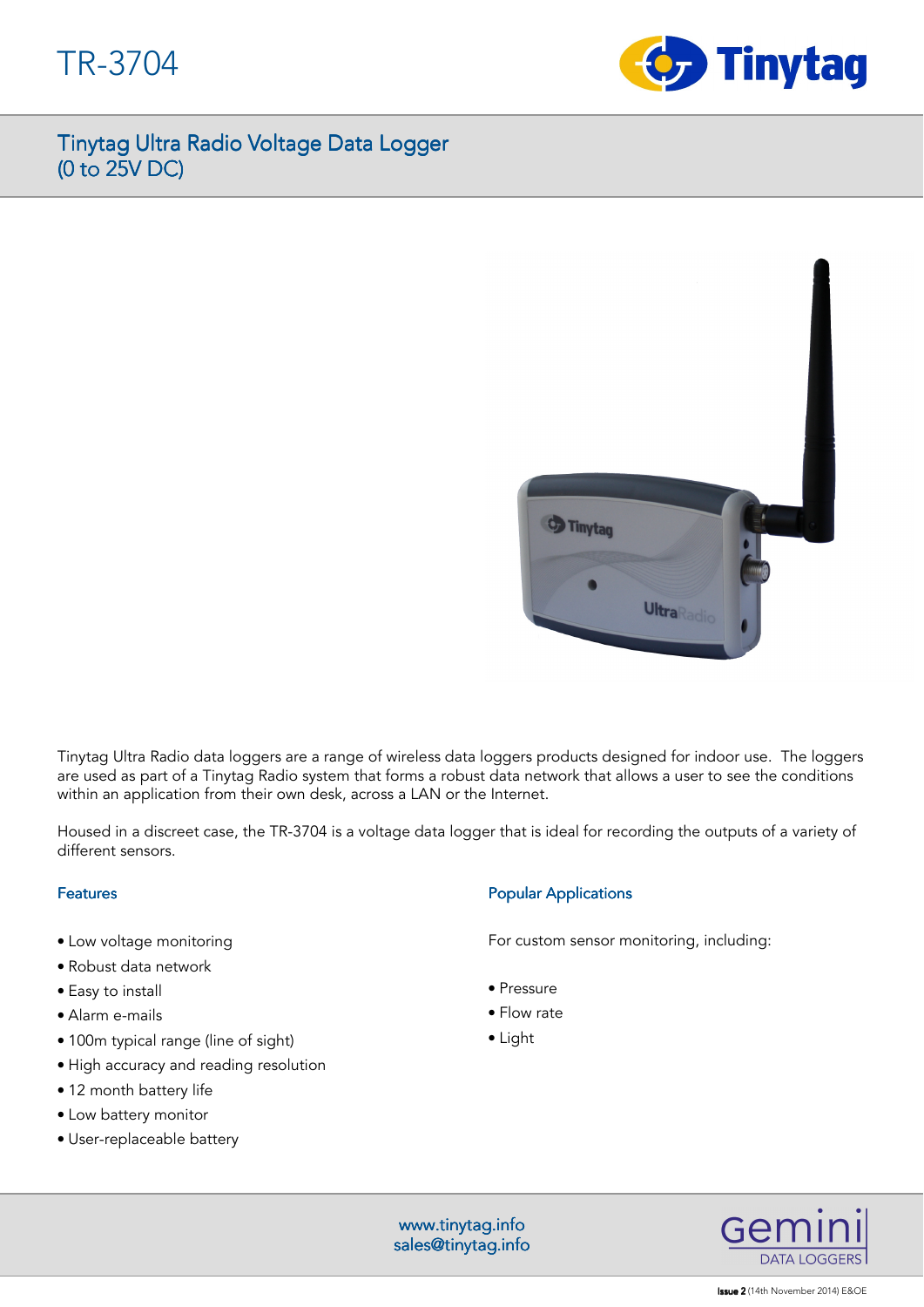

## **How the Logger Works**

The TR-3704 is a battery powered, voltage radio data logger that can record inputs up to 25V DC.

The logger is used as part of a Tinytag Radio system that requires a receiver and the radio version of the Tinytag Explorer software.

After the installation of the software and the configuration of the receiver, the logger is turned on and will establish itself as part of the mesh network the system creates



The typical range of the logger on a clear line of sight is 100m.

The logger is then set to record at a user-defined logging interval, anything from once every 2 minutes to once every 10 days.

The data recorded by the logger is stored on the computer running the system by a Windows service (called the radio gateway) and this is then viewed across a LAN or the Internet through the Tinytag Explorer software.

If a logger cannot communicate with the mesh network for any reason, it will record locally until communications are restored.

The logger can be programmed with alarms. Warning e-mails can be sent when the limits entered are exceeded.

Data recorded by the system can be viewed as a graph or as a table of readings. There are also summary views containing information about the recording run and a daily min/max view.

Data from multiple devices recording at the same time can be combined into a single graph using Tinytag Explorer.

Data can be exported from the software as a graph image, for use in report writing, or as a data table, for further analysis in third-party spreadsheet programs.

## **Features**

**Logging Interval** 2 minutes to 10 days **Off-line storage Capacity\*** 2 weeks typical, at a 10 minute logging interval

Data loggers can be set to record in intervals of once every 2 minutes or greater (by default the logging interval is set to once every 10 minutes).

When radio communications are good, data is transmitted immediately and stored by the gateway service.

When communications with the gateway service are interrupted, by a power failure to the computer running the gateway service or an obstacle causing a blockage in radio communications, data loggers will record locally and then transmit data when communications are restored.

The off-line storage capacity of a data logger, for any given logging interval, is stated at the bottom of the configuration page for the logger in the Tinytag Explorer software (this will be a minimum of 2 weeks when set to record at the default 10 minute logging interval .

\*The local storage capacity of the logger is an indication of how much data the unit can record when it is unable to communicate with a receiver.

**Alarms** 2 fully programmable, latching alarms **Alarm Delay** 1 second to 10 days

Loggers can be programmed with alarm limits that will cause warnings to be shown in Tinytag Explorer and to make the units LED flash red.

Two alarm limits can be programmed per channel, allowing upper and lower boundaries to be set.

Delays can be set on the alarms so that routine tasks, such as restocking a fridge of freezer, can be performed without causing alarms to be activated.

E-mail warnings can be sent when alarm limits are breached, and these in turn can be used to send SMS messages using third party messaging services.

# **Radio Specification**

| <b>Radio Frequency</b>              | EU<br><b>AUS</b> | 869.88MHz (-A part numbers)<br>917.8MHz (-B part numbers) |
|-------------------------------------|------------------|-----------------------------------------------------------|
| <b>Radio Power</b>                  | EU<br><b>AUS</b> | <5mW (-A part numbers)<br><3mW (-B part numbers)          |
| Radio Range<br><b>Radio License</b> |                  | 100m, typical (line of sight)<br>SRD licence-free         |

The logger uses FSK modulation, with +/-32 kHz deviation.

These frequencies will easily penetrate most internal walls, but the range may be reduced to between 30% and 80% (however it will sometimes be increased, maybe up to double the nominal range, due to reflections off walls and roofs etc.).

Although the radio waves cannot penetrate a metal wall (fridges or corrugated iron sheds etc.) the signal will often still get through gaps around door seals, windows and air vents etc.

These frequencies are very slightly absorbed by water. Wet walls are not a problem, but the signal will not get through a room filled with shelves full of fruit or bottled water, for example.

The advantage of the mesh network, though, is that loggers in locations with shorter ranges will often be able to relay data though other loggers that are able to transmit further.

www.tinytag.info www.tinytag.info sales@tinytag.info

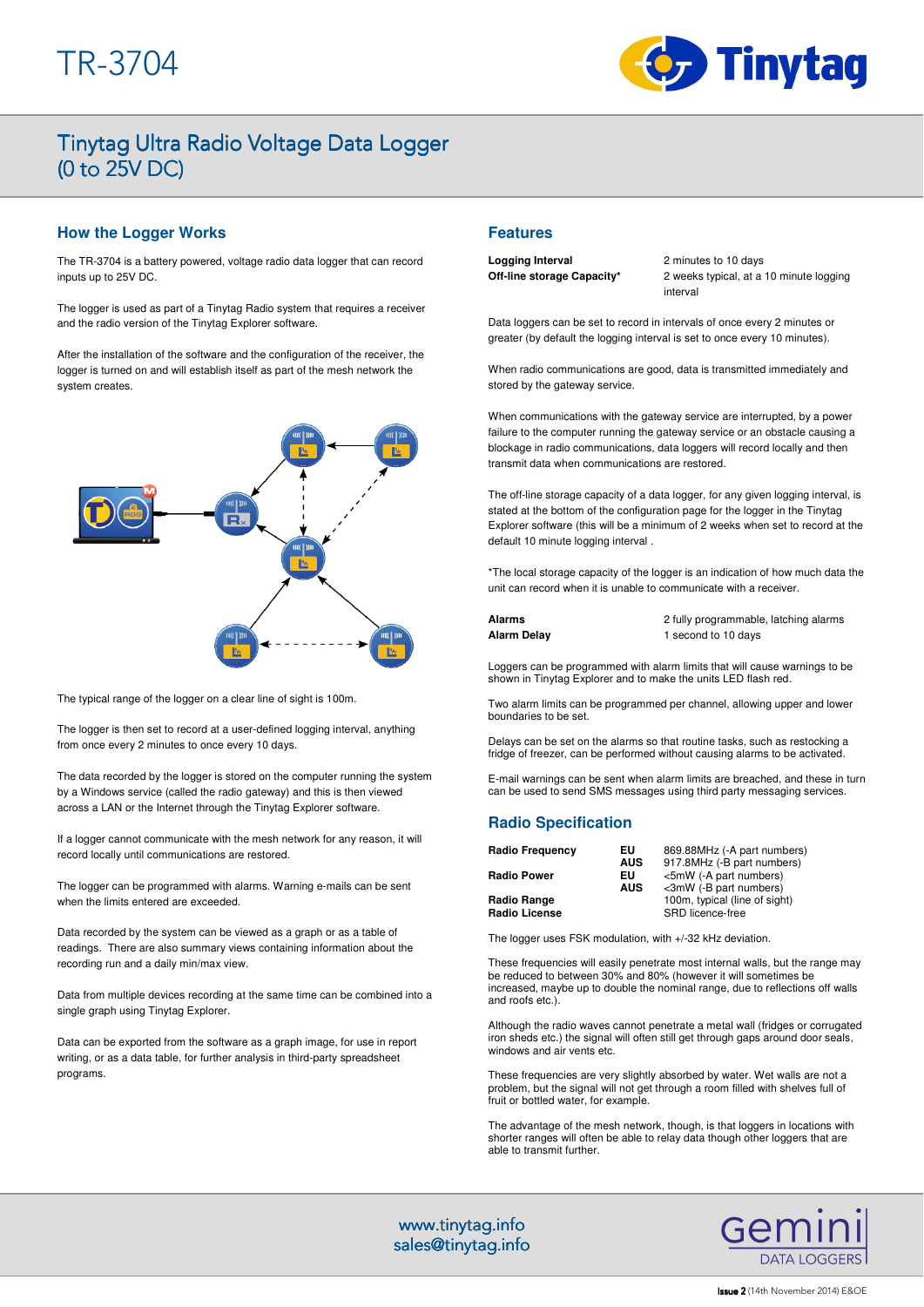

# **Reading Specification**

### **Temperature**

**Reading Range** 0 to 25V DC **Logger Resolution Better than 1mV Maximum Input**  26V **Input Impedance** 1MΩ

**Logger Accuracy** ±0.2% of reading ±0.02V

# **Warnings**

- **This logger should only be connected to the inputs specified above, otherwise damage to the logger may occur.**
- **Do not connect to voltages greater than 25V relative to earth or isolated supplies larger than 25V.**

## **Connections**



This logger can be used with a CAB-3239 Tinytag Voltage/XP Input Lead (supplied) or an ACS-9703 5-Pin Plug.

The connection details for the cable and plug are as follows:

| CAB-3239     | 5-Pin Plug | <b>Function</b> |
|--------------|------------|-----------------|
| Red          | А          | Not Connected   |
| Green        | R          | Not Connected   |
| White        | C          | Sense Line      |
| <b>Black</b> | D          | Common/0V       |
| Yellow       | F          | Signal Input    |

The Sense line is a signal line that changes state when a reading is taken.

The line goes from 0v to +3.3V whilst a reading is being taken (the line goes back to 0V when the reading cycle is complete).

The line has an impedance of 100K.

The Sense line does not need to be connected for the data logger to record correctly.

## **Physical Specification**

| <b>IP Rating</b>                    | IP20                               |  |  |
|-------------------------------------|------------------------------------|--|--|
| Operational Range*                  | $-20^{\circ}$ C to $+55^{\circ}$ C |  |  |
| Case Dimensions (excluding antenna) |                                    |  |  |
| Length                              | 121mm / 4.76"                      |  |  |
| Width                               | 79mm / 3.11"                       |  |  |
| Depth                               | 24mm/0.94"                         |  |  |
| Weight (inc. antenna)               | 180g / 6.35oz                      |  |  |

\*The Operational Range indicates the physical limits to which the unit can be exposed.



### **Mounting**



The receiver is supplied with a bracket for easy wall mounting.

This comes in two parts; a bracket that screws onto the wall and a clip that screws into the receiver. When fitted, the clip slots into the bracket.





The two mounting holes on the bracket are 3mm in diameter and 32mm apart. The receiver can also be positioned on a nonconductive flat surface, such as a desk or a shelf, with its antenna positioned vertically, with no loss of performance.

> Gen DATA LOGGERS

#### **Issue 2** (14th November 2014) E&OE

www.tinytag.info www.tinytag.info sales@tinytag.info